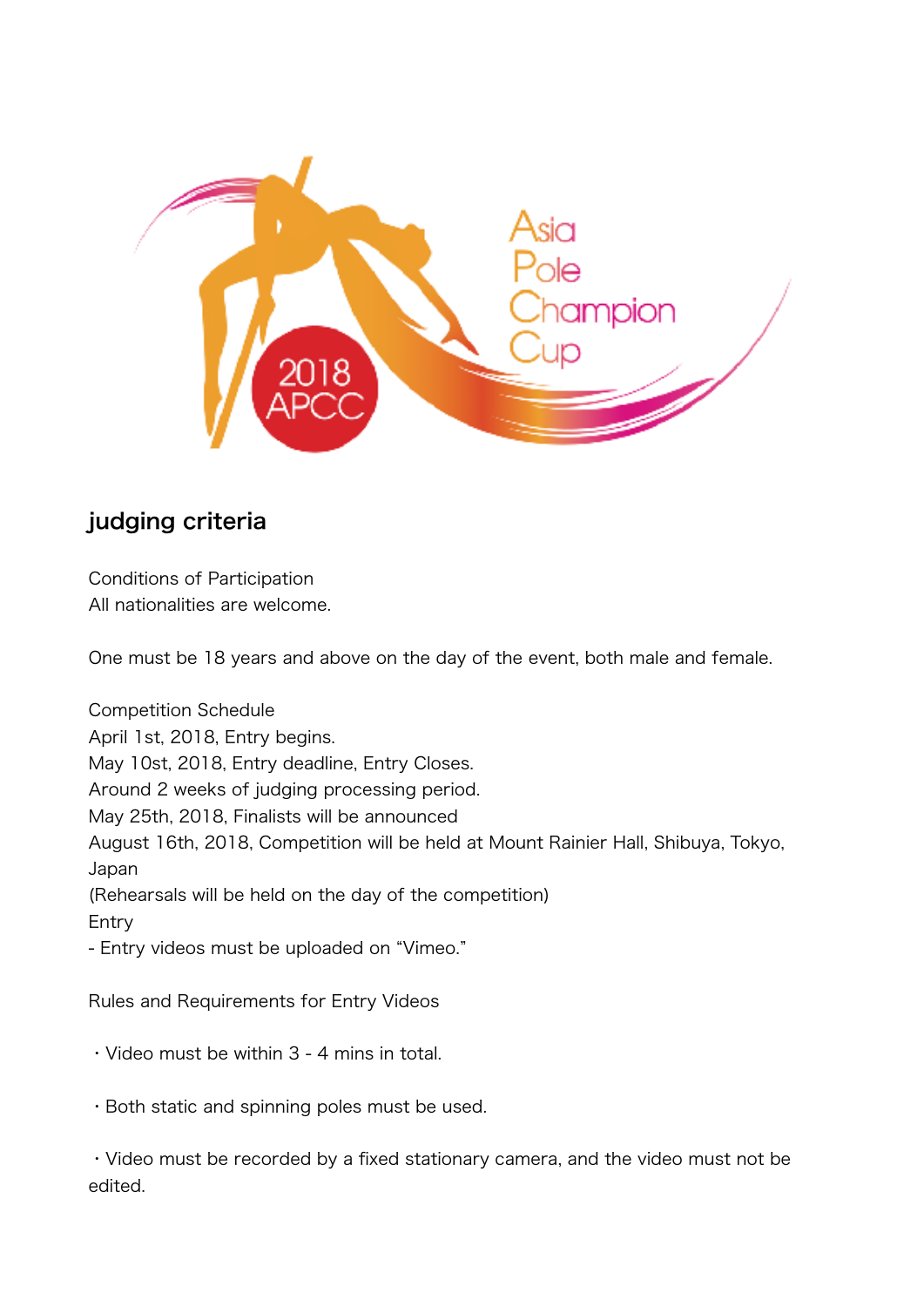・Video must be well lit, performer and poles must be clearly visible, with high definition.

・Video cannot be silent.

・Applicant's body must fit within the video, and body parts cannot be cut off.

Competition Participation Fee ¥10,000(JPY)

To be paid to our paypal account. Entry Video Judging Process Judges from outside of Japan will judge within around 2 weeks of judging period.

・There will be no judge feed backs for entry videos.

Entry Video Competition Rules and Scores

1. Performance

Performance must be within 4 mins.

Music must be handed in in the MP3 format, a month before the date of competition. Music cannot be changed after handing it in.

2. Competition Performer Only one performer is allowed per performance.

3. Props Props cannot be used.

4. Costumes

Pasties, thongs, nor G strings are allowed.

No Heels, nor boots are allowed.

5. List of Grips

 iTacs, resins, resin sprays, guerillas and other types of adhesive grips are forbidden. If above listed grips or any adhesive type of grips are used at the competition, one will be disqualified immediately.

6. Poles Pole Height: 3500mm Pole Width: 4.5mm Pole Material: Stainless Stage Material: Linoleum 7. Stage Details Poles to stage front: 1500mm Poles to stage back: 2100mm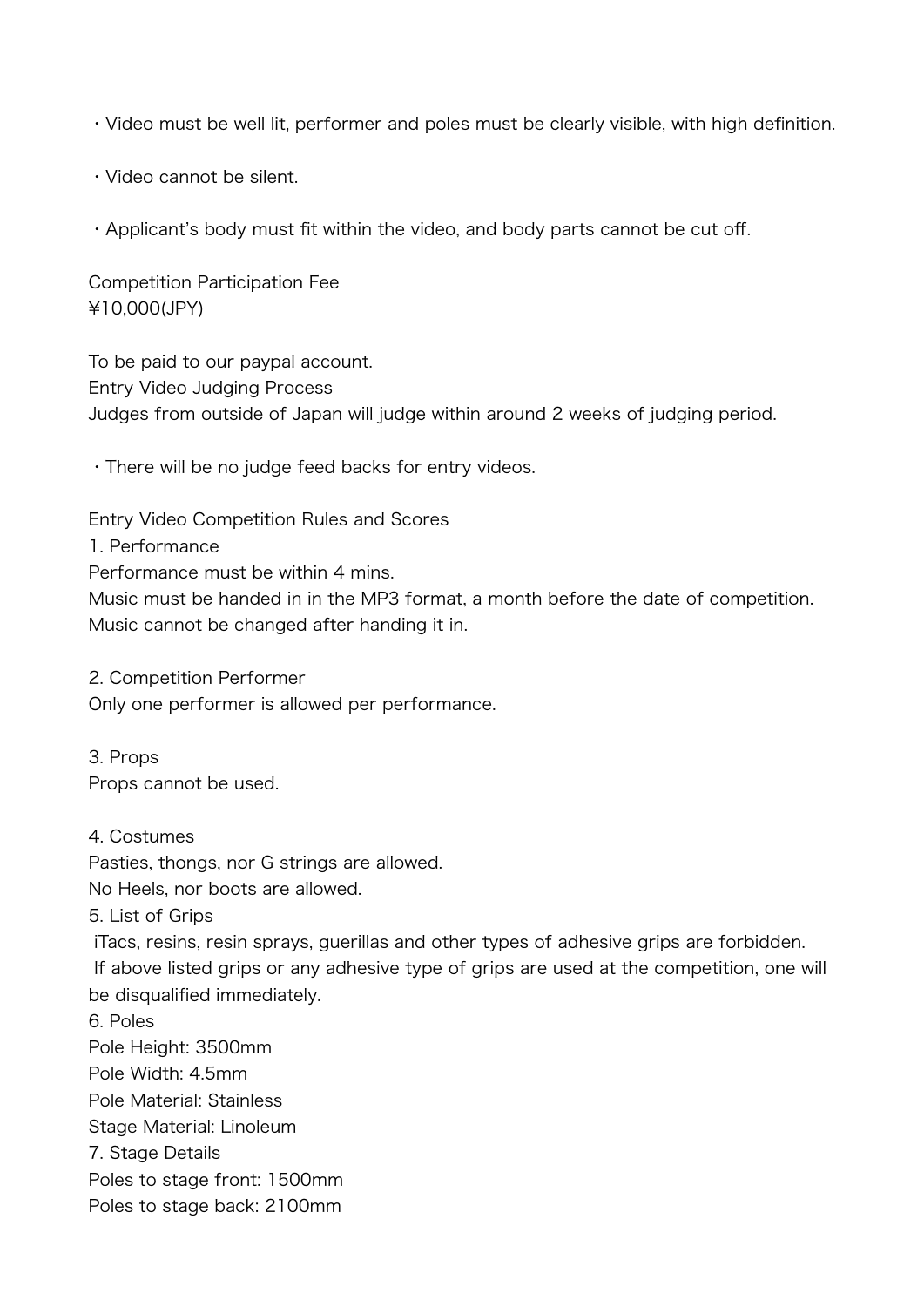Between Poles: 2700mm From poles to stage sides: 2200mm - Truss that is supporting poles should not be touched.

- If touched, one will be disqualified immediately.

From stage looking down to the audience, stage left will be a static pole, stage right will be a spinning pole.

Competition Judging and Scoring Rules

- In this competition, one will be judged for entertainment factors and artistic presentation, which count for 50 points, and for acrobatic skills and pole dance skills covering other 50 points, all together totaling 100 points.

・ Entertainment Factor・・・10 points

A performance must draw the audience, as well as by communicating the audience, music, costume and dance must all result in a moving and dynamic presentation as a whole.

 $\cdot$  Artistic Presentation of Choreography  $\cdot \cdot \cdot$  10 points

Stability, fluidity, originality, on and off poles, with its contents matching well with the atmosphere.

・ Integrating Music・・・10 points

All movements must integrate well with the music and be precise. As the music reaches its peak with excitement and energy, one must reflect the music and perform so that the audiences can be moved.

・ Costume・・・10 points

Costumes must match the performance content.

• Performer's unique world view to be reflected onto the performance, storyline  $\cdots$ 10 points

Storyline needs to be clear and whether the audiences are moved by the performance as a whole are the most important factors.

・ Acrobatic Skills・・・10 points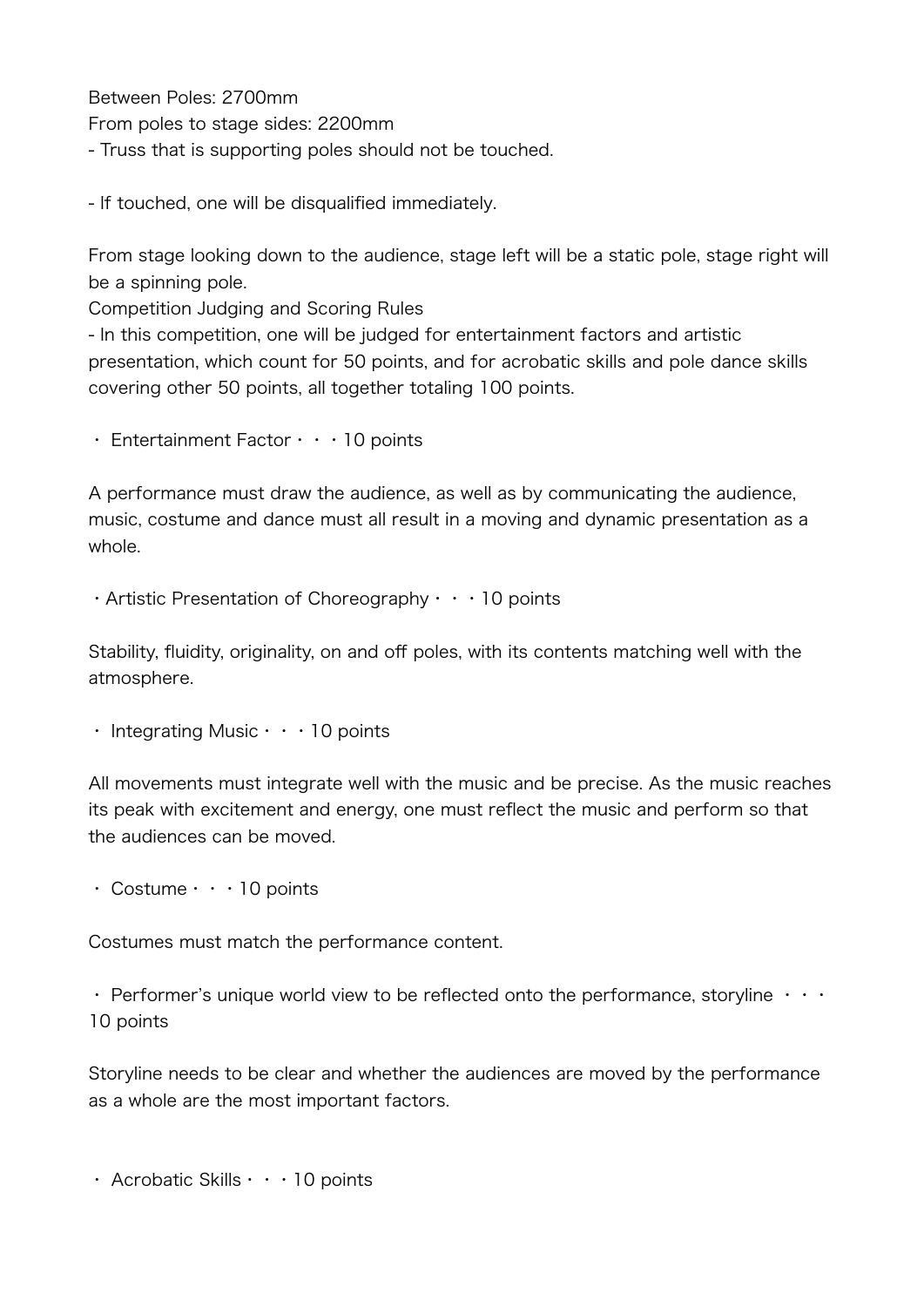Stable acrobatic skills on poles, as well as on the floor are judged. Even if the acrobatic tricks are high in technical levels, they must be stable and acted out as a performance within its storyline.

• Pole Skills (Powerfulness)  $\cdot \cdot \cdot$  10 points

It is important for tricks with strengths and power must be included within the performance with a good balance, however, it is also important for each trick to be held with certain length of time, as well as not running out of stamina.

• Pole Skills (Flexibility and Beautiful line)  $\cdot \cdot \cdot$  10 points

One must have certain level of flexibility, and beautiful lines must be maintained from tip of the hands down to toes. Tricks with high level of flexibility must be held for a certain length of time, and must be angled well.

• Unpredictable Quality, Interesting Quality, and Originality of Tricks  $\cdots$  10 points

Unpredictable quality of trick combinations, original routines, as well as interesting twists are judged.

 $\cdot$  Structure of Performance and Perfection  $\cdot \cdot \cdot$  10 points

Overall balance is important with introduction, development, turn, and conclusion all need to be clear and dramatic.

Points Deduction and Disqualification

Slip, Fall

Obvious slip, fall, failing to do a trick within the performance will result in point deduction.

Costumes Breaking

We will ask the performer to stop one's performance if body parts which should not be revealed are revealed or if it becomes too difficult for the performance to be continued. We will count part of the performance from the beginning to 10 seconds before costume trouble occurance and deduct points accordingly.

Sexual Expression

To touch certain parts of the body that suggest sexual acts, as well as indecent sexual expression will result in deduction of points.

Grip Agents

One will immediately be disqualified if one is found to be using grip agents that are forbidden as listed above.

**Truss**